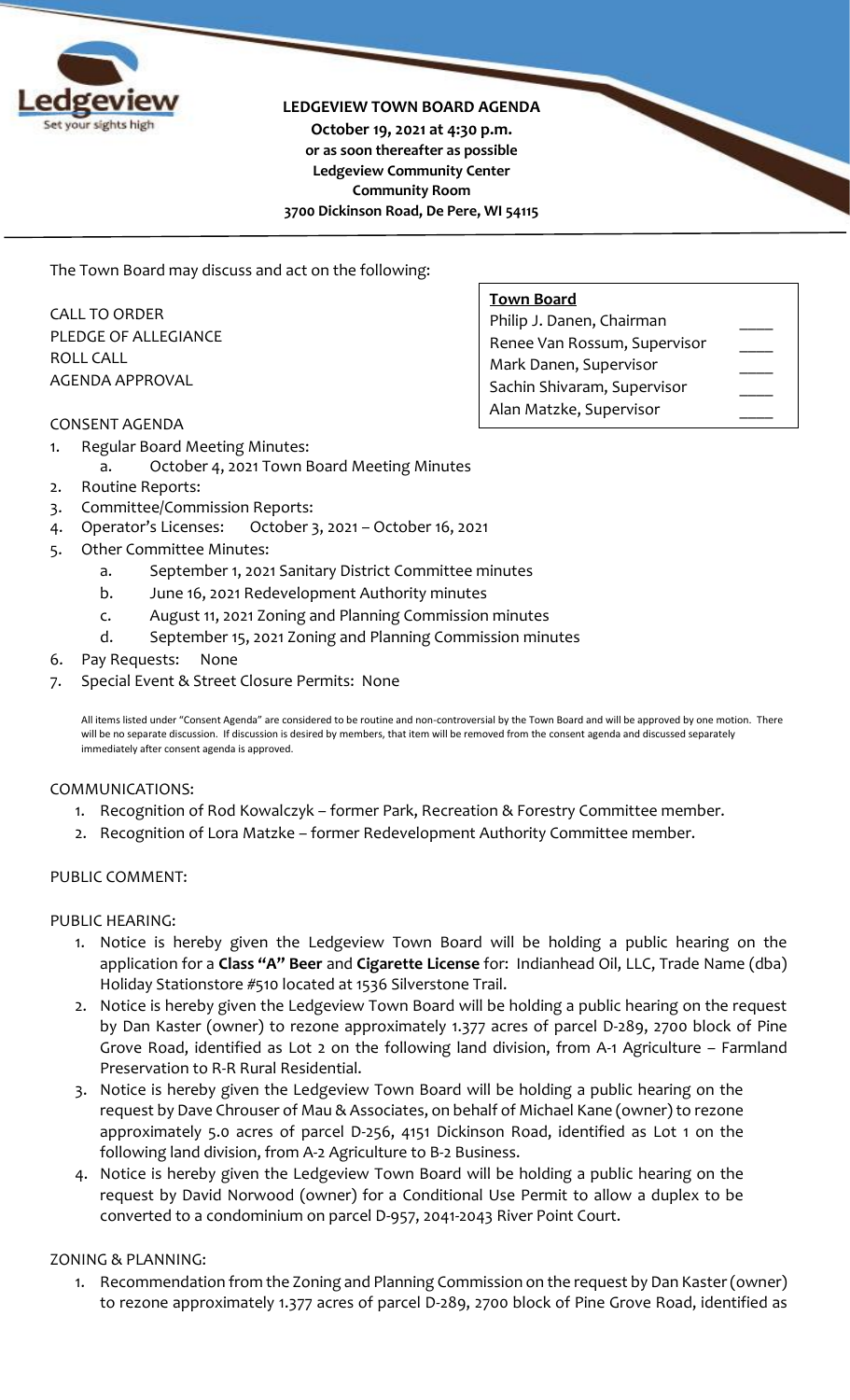Lot 2 on the following land division, from A-1 Agriculture – Farmland Preservation to R-R Rural Residential.

- 2. Recommendation from the Zoning and Planning Commission on the request by Tory Collins, on behalf of Dan Kaster (owner) for a proposed land division of parcel D-289, 2700 block of Pine Grove Road, creating two lots.
- 3. Recommendation from the Zoning and Planning Commission on the request by Dave Chrouser of Mau & Associates, on behalf of Michael Kane (owner) to rezone approximately 5.0 acres of parcel D-256, 4151 Dickinson Road, identified as Lot 1 on the following land division, from A-2 Agriculture to B-2 Business.
- 4. Recommendation from the Zoning and Planning Commission on the request by Dave Chrouser of Mau & Associates, on behalf of Michael Kane (owner) for a proposed land division of parcel D-256, 4151 Dickinson Road, creating two lots.
- 5. Recommendation from the Zoning and Planning Commission on the request by David Norwood (owner) for a Conditional Use Permit to allow a duplex to be converted to a condominium on parcel D-957, 2041-2043 River Point Court.
- 6. Recommendation from the Zoning and Planning Commission on the request by Steve Bieda of Mau & Associates, on behalf of David Norwood (owner) for a proposed condo plat on parcel D-957, 2041- 2043 River Point Court.

# OLD BUSINESS:

1. Continued discussion on Large Bulky Item Drop Off.

# NEW BUSINESS:

- 1. Request for approval of "Class A" (Beer off premises) alcohol retail license for Indianhead Oil, LLC, Trade Name (dba) Holiday Stationstore #510, 1536 Silverstone Trail.
- 2. Request to appoint Paul Perlewitz as Agent for Holiday Stationstore #510, 1536 Silverstone Trail.
- 3. Request for approval of Cigarette License for Indianhead Oil, LLC, Trade Name (dba) Holiday Stationstore #510, 1536 Silverstone Trail.
- 4. Approve Resolution 2021-13: Approving the Use of Sixty-Foot Roadway Right-of-Ways in the Stone Fence Preserve Subdivision.
- 5. Approve Resolution 2021-14: Authorizing the Issuance and Sale of \$4,630,000 Taxable General Obligation Refunding Bonds, Series 2021C.
- 6. Approve Resolution 2021-15: Resolution Authorizing the Issuance and Sale of \$6,420,000 General Obligation Refunding Bonds, Series 2021D.
- 7. Approve Resolution 2021-16: Approving Election Map and creation of 11<sup>th</sup> Ward from Census.
- 8. Approve Resolution 2021-17: Confirming the Install of Sidewalks Along Dollar Road.
- 9. Presentation: McGrath Consulting's presentation of findings from the Ledgeview Fire Department and Emergency Services Review and Analysis.

## ORDINANCES: None

PROPOSED BUDGET WORKSHOP SESSION:

- 1. The Town Board will be conducting a workshop session with staff to review the 2022 proposed budget and the final 2022 Capital Improvement Plan. Budget items review are for discussion only.
- REPORTS: Administrator, Clerk, Planner, Zoning Administrator, Engineer, Treasurer, Park & Recreation Director, Public Works, Fire Chief, and Board Comments.

APPROVAL OF THE VOUCHERS

CLOSED SESSION: None.

ADJOURNMENT.

## **NEXT REGULAR MEETING November 1, 2021 AT 6:00 p.m.**

BY THE DIRECTION OF THE TOWN BOARD CHAIRMAN: